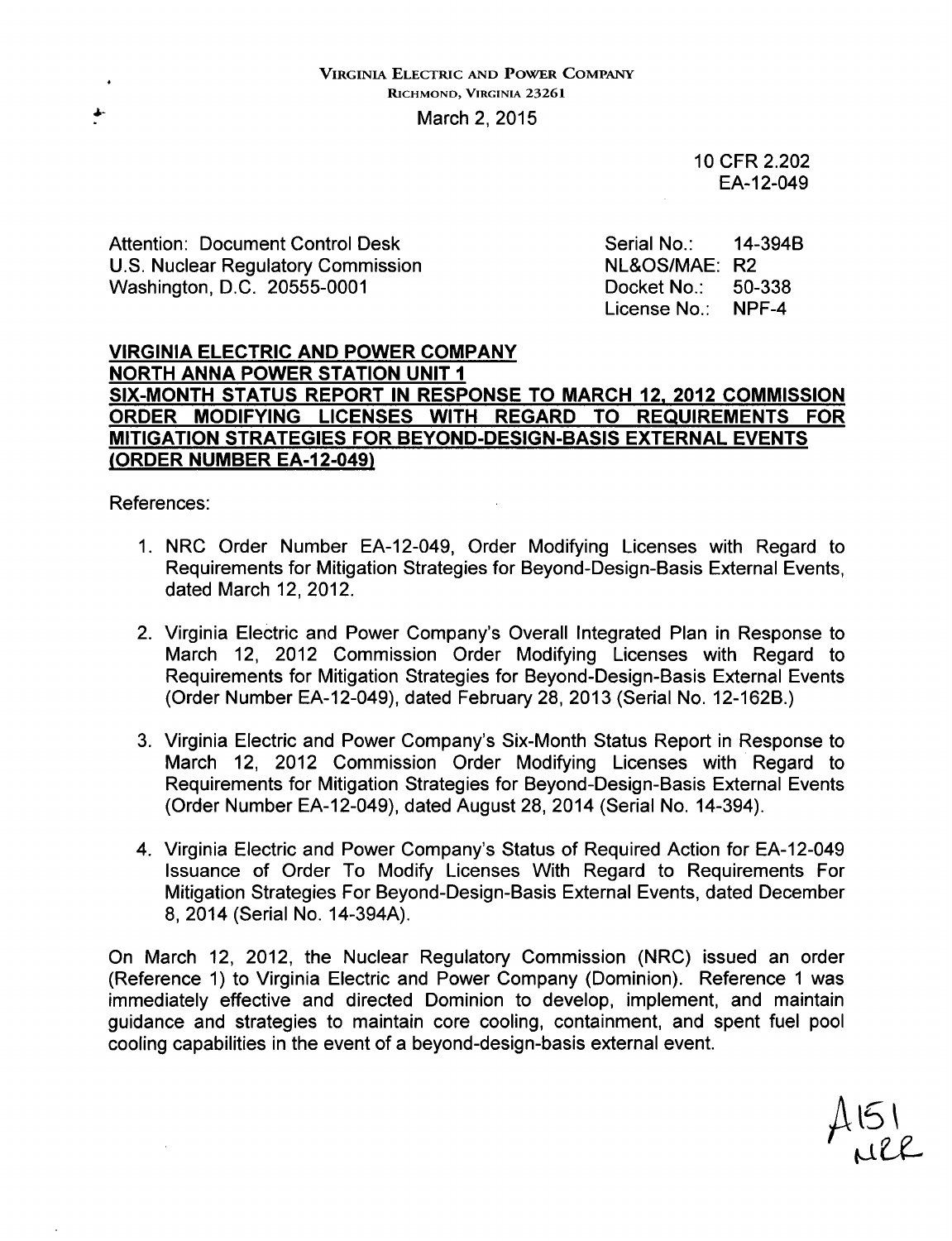Serial No. 14-394B Docket No. 50-338 Order EA-12-049 Page 2 of 3

Reference 1 required submission of an Overall Integrated Plan (OIP) (Reference 2) pursuant to Section IV, Condition C. Reference **1** also required submission of a status report at six-month intervals following submittal of the OIP.

The attachment to this letter provides the fourth six-month status report and an update of milestone accomplishments since the submittal of the prior six-month status report (Reference 3), including any changes to the compliance method, schedule, or need for relief and the basis. This update is applicable to North Anna Unit 1 only. North Anna Unit 2 has completed the Order requirements and has reported compliance to the Commission. (Reference 4).

If you have any questions, please contact Ms. Margaret Earle at (804) 273-2768.

Sincerely,

Wayburn Sail -

Mark D. Sartain Vice President - Nuclear Engineering

Attachment (1)

Commitments made by this letter: No new Regulatory Commitments

١ )

COMMONWEALTH OF VIRGINIA

COUNTY OF HENRICO (1999)

The foregoing document was acknowledged before me, in and for the County and Commonwealth aforesaid, today by Mark D. Sartain who is Vice President Nuclear Engineering of Virginia Electric and Power Company. He has affirmed before me that he is duly authorized to execute and file the foregoing document in behalf of the Company, and that the statements in the document are true to the best of his knowledge and belief.

Acknowledged before me this  $\frac{\lambda^{AD}}{2}$  day of *Manch* 2015.

My Commission Expires: *December 31, 2016*.

**CRAIG D SLY Notary Public** (SEAL) **Commonwealth of Virginia**<br>Reg. # 7518653 My Commission Expires December 31, 20/6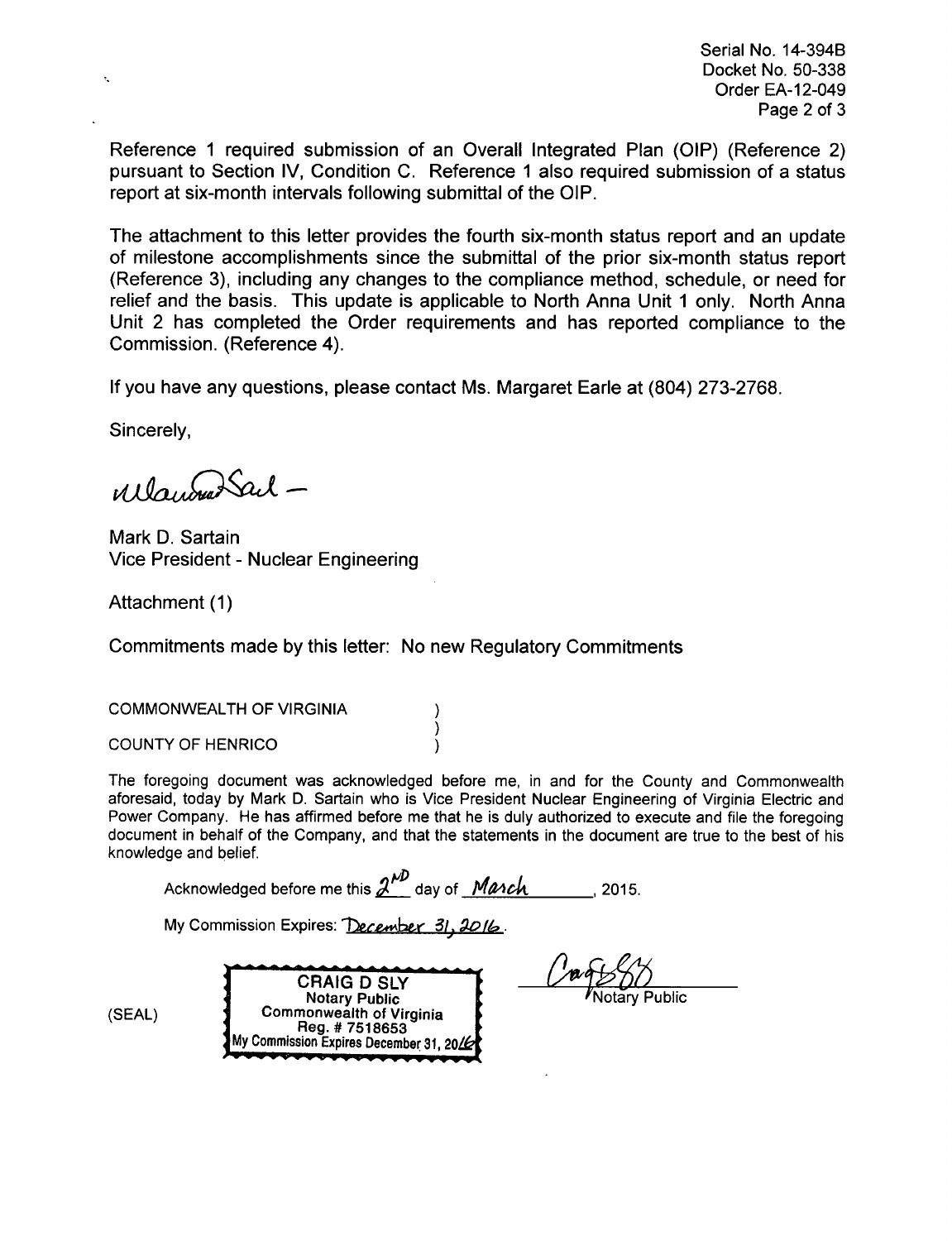Serial No. 14-394B Docket No. 50-338 Order EA-12-049 Page 3 of **3**

cc: Director of Office of Nuclear Reactor Regulation U. S. Nuclear Regulatory Commission One White Flint North Mail Stop 13 H16M 11555 Rockville Pike Rockville, MD 20852-2738

> U. S. Nuclear Regulatory Commission, Region II Regional Administrator Marquis One Tower 245 Peachtree Center Ave., NE Suite 1200 Atlanta, Georgia 30303-1257

Dr. V. Sreenivas NRC Project Manager North Anna U. S. Nuclear Regulatory Commission One White Flint North Mail Stop 08 G-9A 11555 Rockville Pike Rockville, MD 20852-2738

Ms. K. R. Cotton NRC Project Manager Surry U. S. Nuclear Regulatory Commission One White Flint North Mail Stop 08 G-9A 11555 Rockville Pike Rockville, MD 20852-2738

NRC Senior Resident Inspector North Anna Power Station

Mr. J. E. Reasor, Jr. Old Dominion Electric Cooperative Innsbrook Corporate Center, Suite 300 4201 Dominion Blvd. Glen Allen, Virginia 23060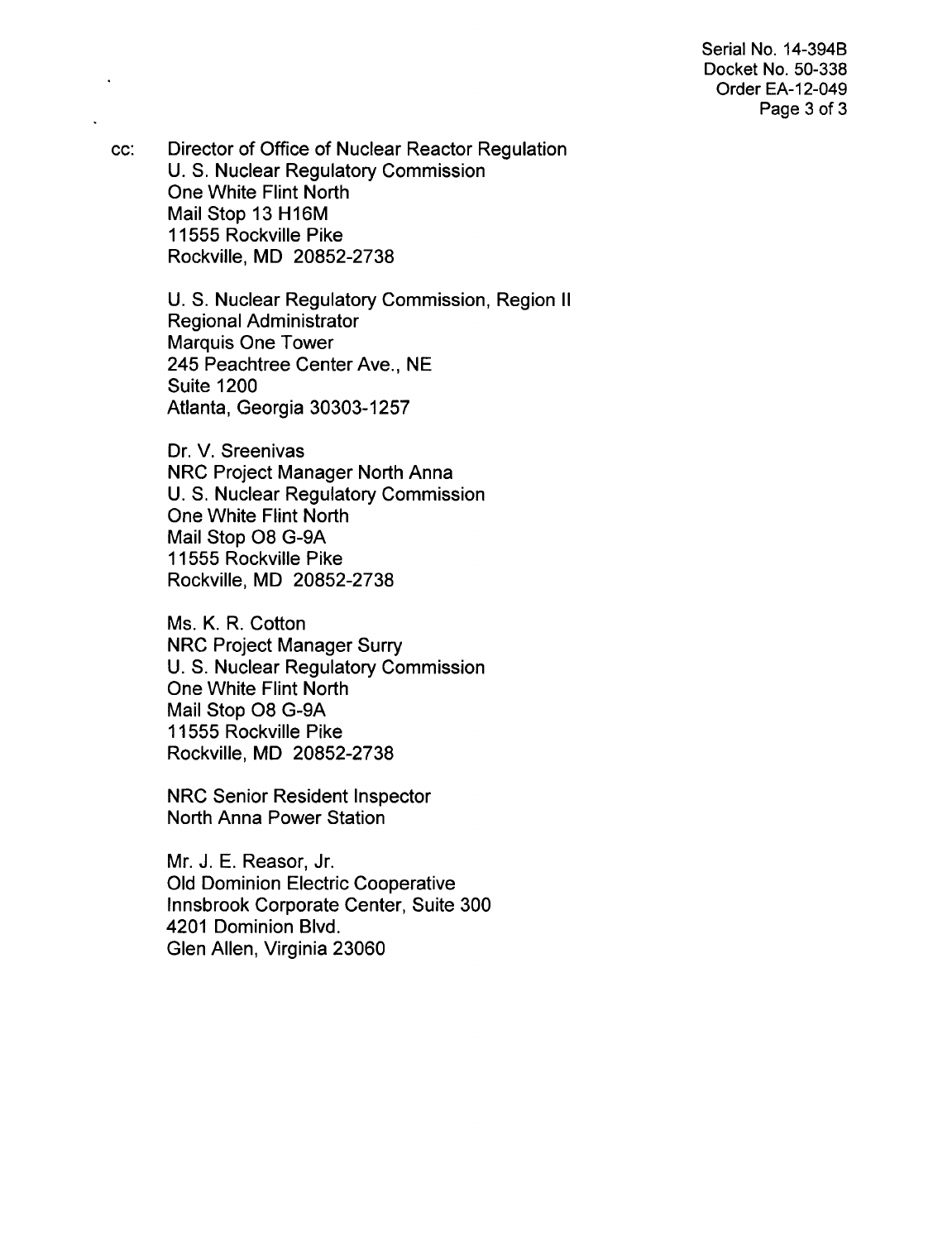Serial No. 14-394B Docket No. 50-338 Order EA-12-049

 $\sim 10^7$ 

#### Attachment

 $\sim 10^{-11}$ 

 $\mathbf{v}^{\prime}$ 

 $\mathcal{L}^{\text{max}}$  and  $\mathcal{L}^{\text{max}}$ 

## Six-Month Status Report for the Implementation of Order EA-12-049 Order Modifying Licenses with Regard to Requirements for Mitigation Strategies for Beyond-Design-Basis External Events

February 2015

North Anna Power Station Unit **I**

Virginia Electric and Power Company (Dominion)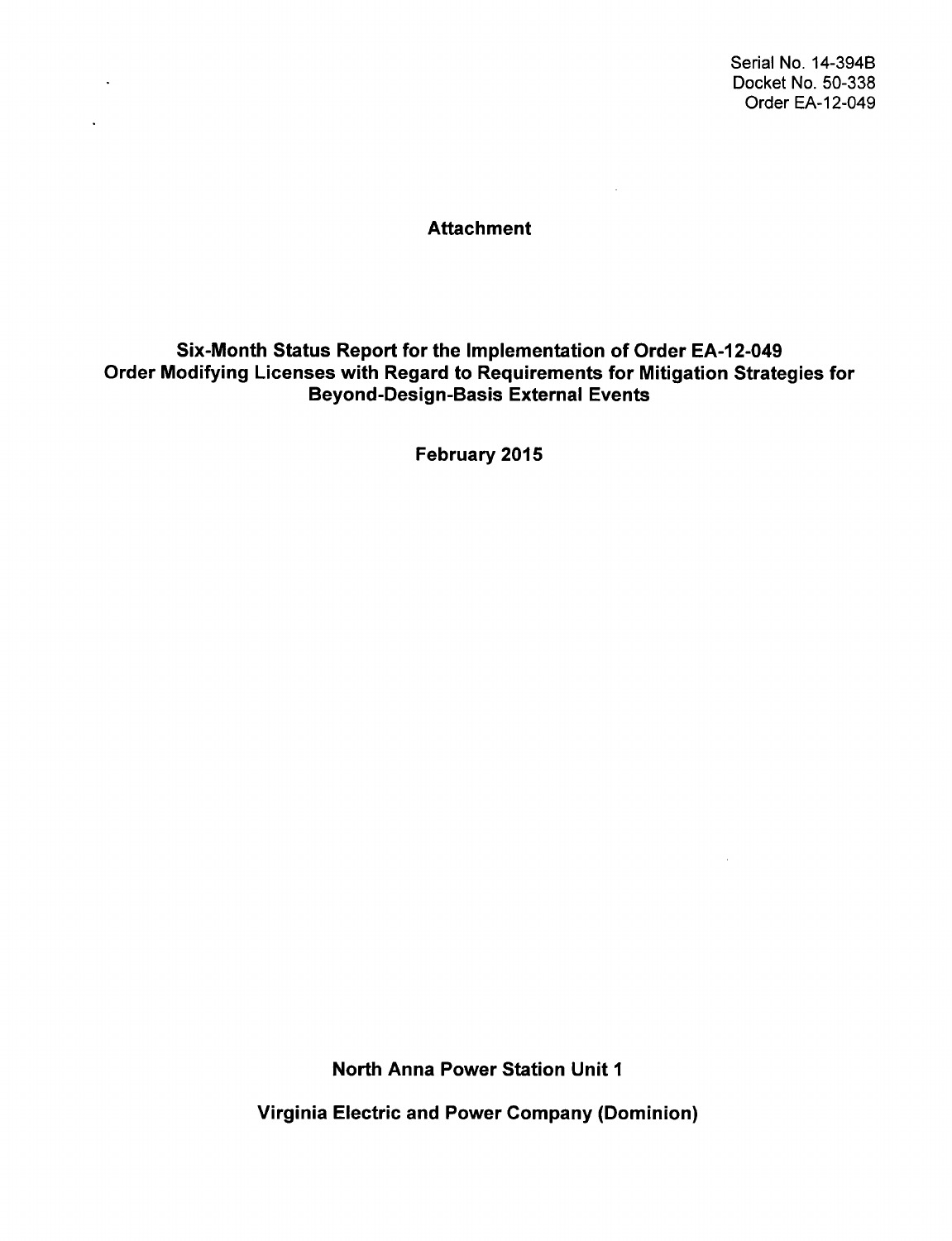### Six-Month Status Report for the Implementation of Order **EA-12-049** Order Modifying Licenses with Regard to Requirements for Mitigation Strategies for Beyond-Design-Basis External Events

## **1** Introduction

 $\ddot{\phantom{a}}$ 

Dominion developed an Overall Integrated Plan (OIP) (Reference 1) documenting the diverse and flexible strategies (FLEX) for North Anna Power Station (NAPS) in response to NRC Order Number EA-12-049 (Reference 2). This attachment provides an update of milestone accomplishments and open items since submittal of the last status report (Reference 3), including any changes to the compliance method, schedule, or need for relief/relaxation and the basis, if any. This update is applicable to North Anna Unit **1** only. North Anna Unit 2 has completed the requirements of Order EA 12-049 and has reported compliance to the Commission (Reference 4).

# 2 Milestone Accomplishments

The following milestones have been completed since the development of the OIP, and are current as of January 31, 2015.

- Submit Integrated Plan
- Develop Strategies
- **"** Develop Modifications
- Develop Training Plan
- **"** Implement Training
- **"** Issue FSGs and Associated Procedure Revisions
- \* Develop Strategies/Contract with NSRC
- **"** Purchase Equipment
- Receive Equipment
- \* Validation Walk-throughs or Demonstrations of FLEX Strategies and Procedures
- Create Maintenance Procedures

# 3 Milestone Schedule Status

The following table provides an update to Attachment 2A of the OIP. The table provides the activity status of each item, and whether the expected completion date has changed. The dates are planning dates subject to change as design and implementation details are developed.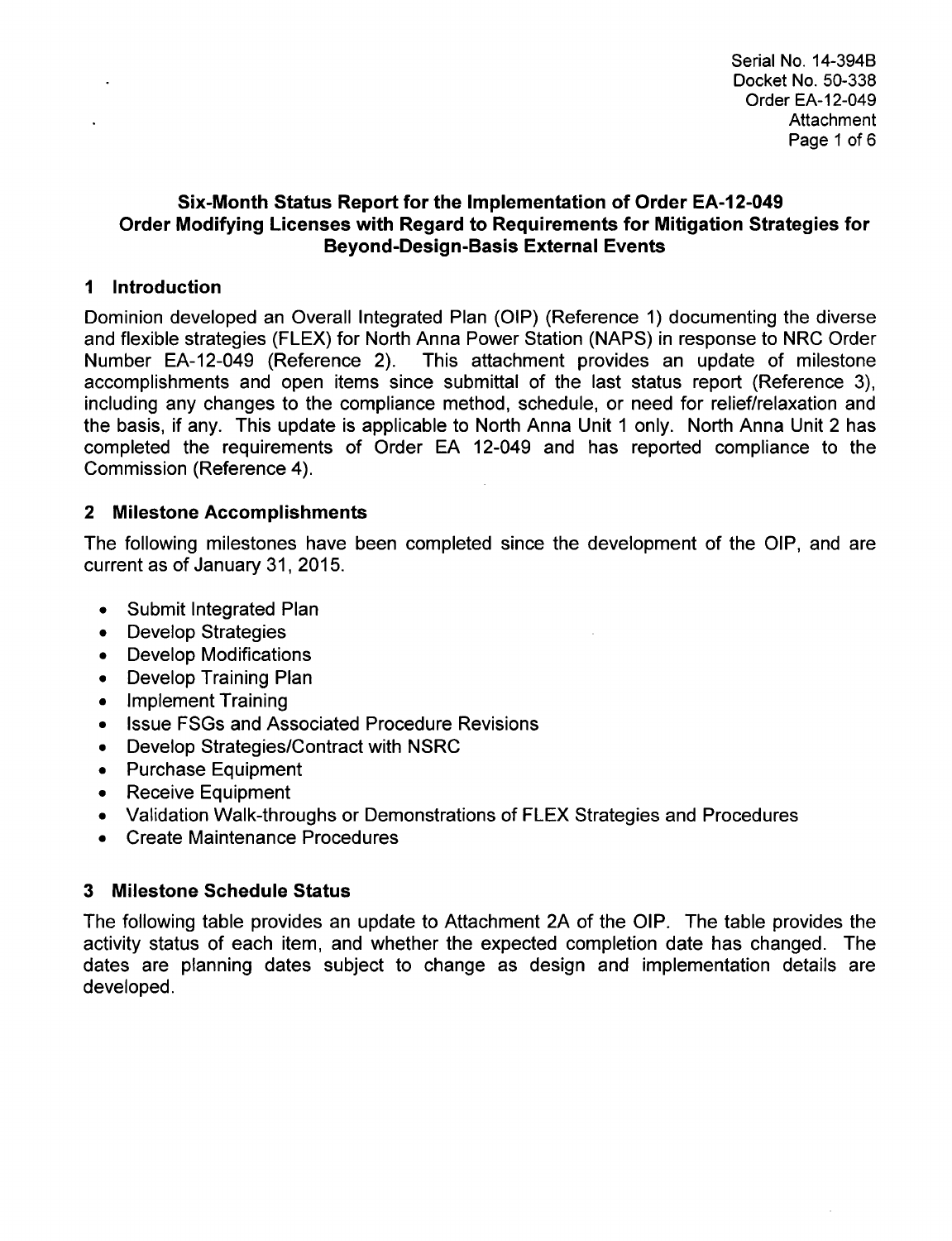Serial No. 14-394B Docket No. 50-338 Order EA-12-049 **Attachment** Page 2 of 6

| <b>Milestone</b>                                                                          | <b>Target</b><br><b>Completion</b><br><b>Date</b> | <b>Activity</b><br><b>Status</b> | <b>Revised Target</b><br><b>Completion Date</b> |
|-------------------------------------------------------------------------------------------|---------------------------------------------------|----------------------------------|-------------------------------------------------|
| <b>Submit Integrated Plan</b>                                                             | February 2013                                     | Complete                         |                                                 |
| <b>Develop Strategies</b>                                                                 | October 2013                                      | Complete                         |                                                 |
| <b>Develop Modifications</b>                                                              | <b>July 2014</b>                                  | Complete                         |                                                 |
| <b>Implement Unit 1 Modifications</b>                                                     | April 2015                                        | <b>Started</b>                   | March 2015*                                     |
| <b>Develop Training Plan</b>                                                              | April 2014                                        | Complete                         |                                                 |
| <b>Implement Training</b>                                                                 | September 2014                                    | Complete                         |                                                 |
| <b>Issue FSGs and Associated</b><br><b>Procedure Revisions</b>                            | September 2014                                    | Complete                         |                                                 |
| Develop Strategies/Contract with<br>NSRC**                                                | August 2014                                       | Complete                         |                                                 |
| <b>Purchase Equipment</b>                                                                 | February 2014                                     | Complete***                      |                                                 |
| <b>Receive Equipment</b>                                                                  | August 2014                                       | Complete***                      |                                                 |
| Validation Walk-throughs or<br><b>Demonstrations of FLEX Strategies</b><br>and Procedures | September 2014                                    | Complete                         |                                                 |
| <b>Create Maintenance Procedures</b>                                                      | August 2014                                       | Complete                         |                                                 |
| Unit 1 Outage Implementation                                                              | <b>April 2015</b>                                 | <b>Started</b>                   | March 2015*                                     |

\* Refer to Section 8, Supplemental Information, for an explanation of Milestone changes

\*\* NSRC is the National SAFER Response Center

\*\*\* The 'Purchase Equipment' and 'Receive Equipment' Milestones were completed in February 2014 and August 2014, respectively, for the equipment identified in Table 1 provided with the NAPS OIP (and subsequent Six-Month Status Reports). As discussed in Section 4a, a decision has been made to purchase an additional boric acid mixing tank (BAMT). This additional BAMT was not required for implementation of Unit 2 and will be available to meet the **N+1** requirement prior to site implementation following the Unit 1 spring outage.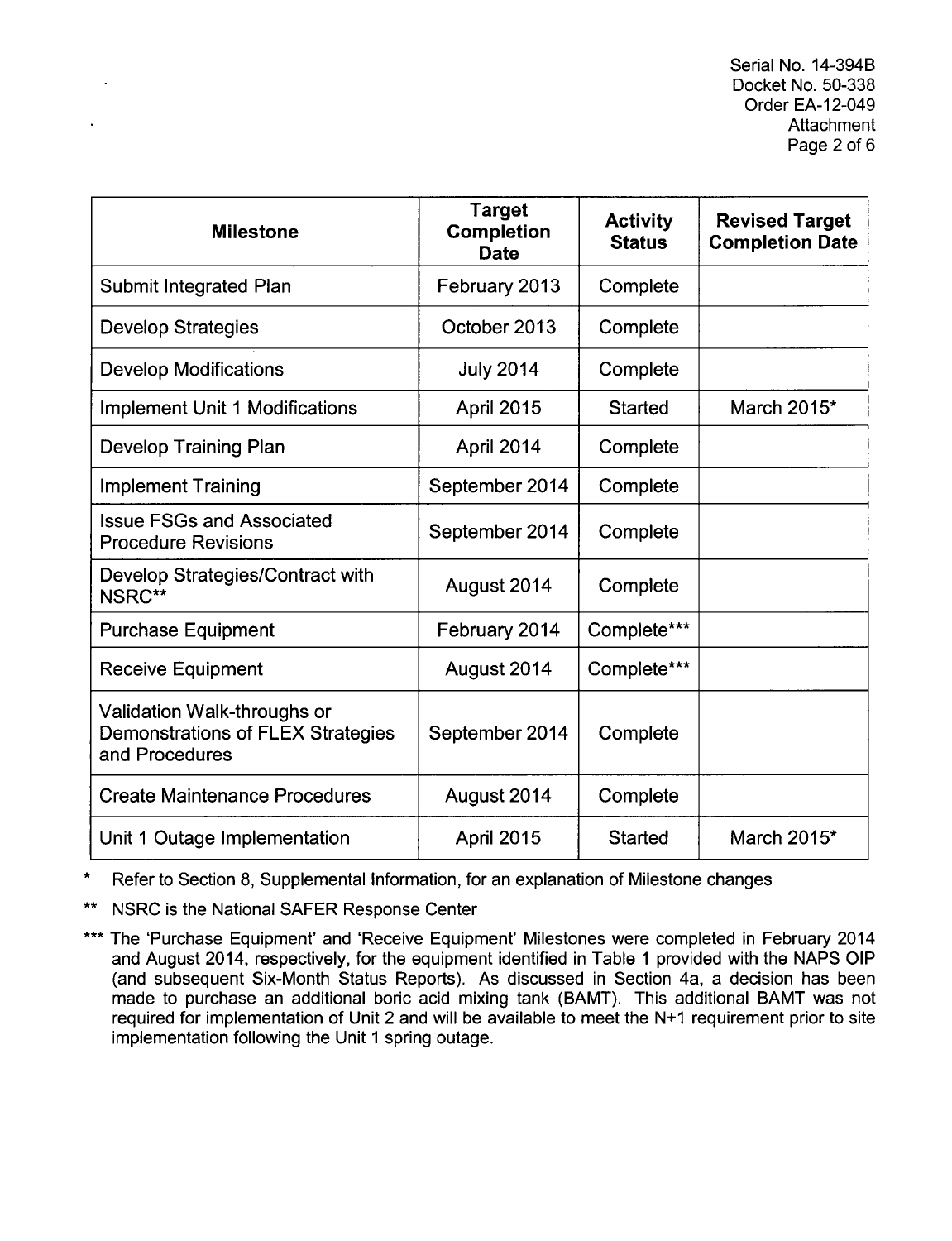Serial No. 14-394B Docket No. 50-338 Order EA-12-049 **Attachment** Page 3 of 6

#### 4 Changes to Compliance Method

By letter dated February 28, 2013, Dominion provided an OIP to address Beyond-Design-Basis (BDB) events at NAPS Units 1 and 2, as required by Order Number EA-12-049, dated March 12, 2012. The first, second, and third Six-Month Status Report of the OIP for NAPS were provided by letters dated August 23, 2013 (Reference 5), February 28, 2014 (Reference 6), and August 28, 2014 (Reference 3), respectively. Listed below are changes to the compliance method information provided in the North Anna OIP, which continue to meet NEI 12-06 (Reference 7):

- a) Boric Acid Mixing Tanks: Dominion has reevaluated the proposed number of Boric Acid Mixing Tanks (BAMTs) to support the RCS injection strategy in the unlikely event that both Refueling Water Storage Tanks are unavailable following a tornado event. Two BAMTs provide the ability to batch one tank while the other is being injected into the RCS. Since two tanks allow for nearly continuous operation of a single RCS Injection pump, a third tank is being procured to comply with the **N+1** philosophy outlined in NEI 12-06. Table 1 from the Overall Integrated Plan (and subsequent Six-Month Status Reports) which list the required BDB Equipment is not provided with this update. However, the BDB Equipment table in the Final Implementation Plan (FIP) will identify that three BAMTs are required for North Anna and they will be stored in the BDB Storage Building.
- b) As a clarification, only one additional Flowserve seal will be installed during the upcoming spring 2015 Unit 1 Refueling Outage. Following installation, the Unit 1 RCP seal configuration will be the same seal configuration as NAPS Unit 2 (2 Flowserve seals/ **1** Westinghouse seal). This seal configuration limits the RCP seal leakage to quantities bounded by the extended loss of alternating current (ac) power (ELAP) analyses which demonstrate the effectiveness of the North Anna FLEX strategies required in Attachment 2 of the Order.

### **5** Need for Relief/Relaxation and Basis for the Relief/Relaxation

Dominion expects to comply with the Order implementation date and no relief/relaxation is required at this time.

### **6** Open Items

### **6.1** Open Items from Overall Integrated Plan (Licensee Identified)

With the exception of Item #12, Licensee Identified Open Items have been completed as described in either the North Anna Final Audit Report (Reference 8) or the North Anna Unit 2 Compliance letter for Order EA-12-049 (Reference 4).

Licensee Identified Open Item # 12: "Plant modifications will be completed for permanent plant changes required for implementation of FLEX strategies." Per the Milestone Schedule in Section 3 above, the remaining modifications will be completed in the upcoming spring 2015 Unit 1 Refueling Outage, which is the compliance outage for Unit 1.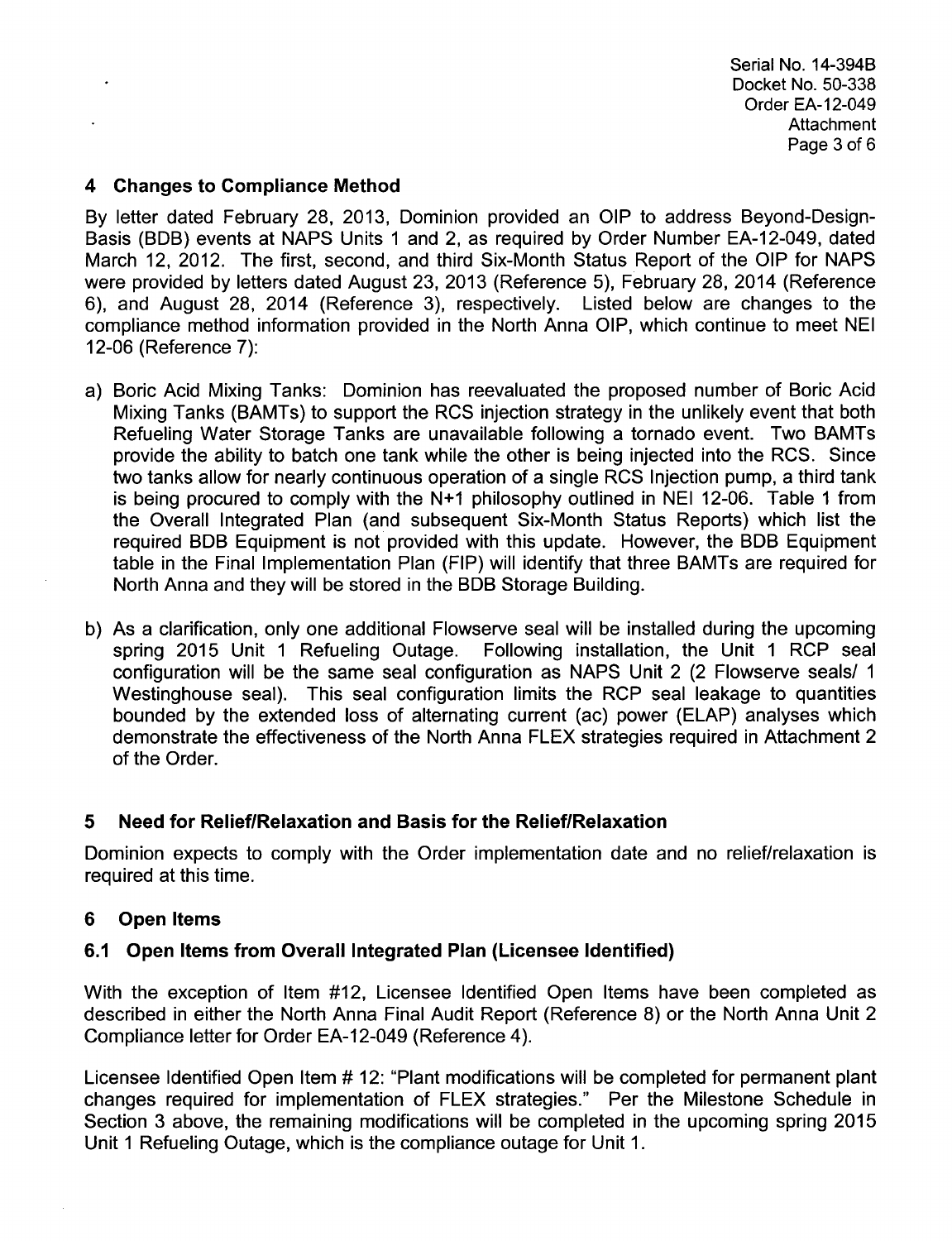Serial No. 14-394B Docket No. 50-338 Order EA-12-049 **Attachment** Page 4 of 6

#### 6.2 Open Items from the Interim Staff Evaluation

The Interim Staff Evaluation (ISE) Open Items have been completed for both North Anna Unit **1** and Unit 2 as described in the North Anna Unit 2 Compliance letter for Order EA-12-049 (Reference 4).

#### **6.3** Confirmatory Items from Interim Staff Evaluation

The Interim Staff Evaluation (ISE) Confirmatory Items have been completed for both North Anna Unit 1 and Unit 2 as described in the North Anna Unit 2 Compliance letter for Order EA-12-049 (Reference 4).

#### 6.4 Audit Question Reviewed During NAPS Onsite Audit

Various NAPS Audit Questions (AQs) were evaluated during the NAPS NRC Onsite Audit. Only AQ #44 was evaluated and remained "Open" per the North Anna Onsite Audit Report (Reference 8). AQ #44 has been completed as described in the North Anna Unit 2 Compliance letter for Order EA-12-049 (Reference 4).

#### **6.5** Additional Items Reviewed During NAPS Onsite Audit

A list of the additional Safety Evaluation (SE) Review items identified in the North Anna Audit Plan (Reference 9) and several additional SE Review items identified during the NAPS NRC Onsite Audit were added in the North Anna Onsite Audit Report (Reference 8). The Open SE Review items have been completed as described in either the North Anna Final Audit Report or the North Anna Unit 2 Compliance letter for Order EA-12-049 (Reference 4).

#### **7** Potential Safety Evaluation Impacts

Section 6.5 addresses the additional Safety Evaluation (SE) Review items identified and evaluated during the NAPS NRC Onsite Audit.

Additionally, Dominion is participating in the ongoing industry effort to develop guidance for the Final Integrated Plan that will support NRC preparation of the Safety Evaluation documenting NAPS's compliance with Order EA-12-049. The format of the Final Integrated Plan is consistent with the Safety Evaluation Template provided with the July 1, 2014 Jack Davis memorandum (ML14161A643) (Reference 10).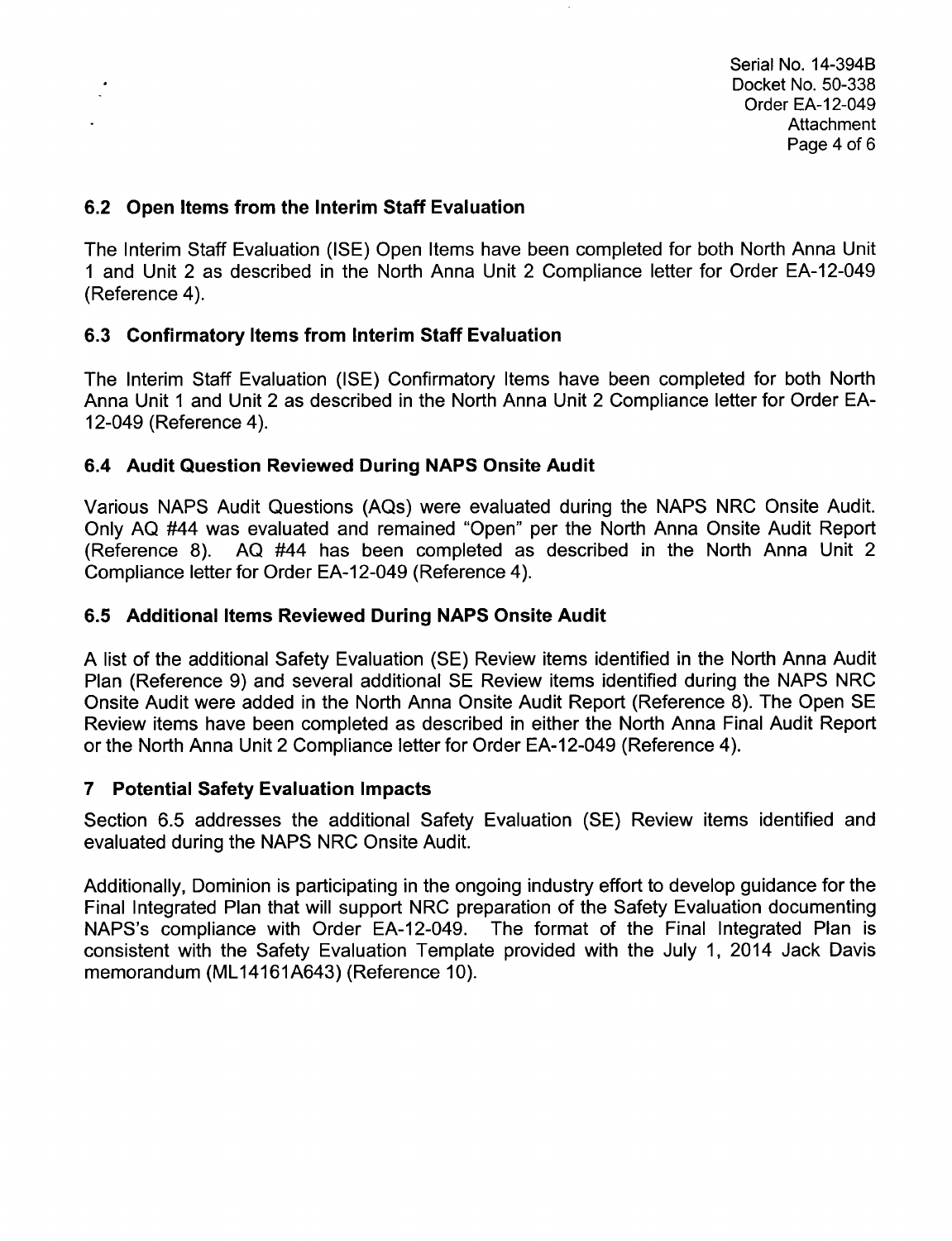#### **8** Supplemental Information

This supplemental information provides details of the changes identified in the status updates above and addresses the following topics: a) the Milestone Task 'Implement Unit 1 Modifications,' and b) a revision to Milestone Task 'Unit **1** Outage Implementation.'

a) North Anna Unit **1,** Milestone Task 'Implement Unit **1** Modifications': The updated completion schedules accurately reflect the current outage schedules. The revised Completion Schedule is as follows:

> Milestone Task: Implement Unit 1 Modifications Completion Schedule: March 2015

b) North Anna Unit **1,** Milestone Task 'Unit **1** Outage Implementation': The Milestone Task date is revised to reflect the current outage schedule which has been moved to March 2015.

### 9 References

The following references support the updates to the OIP described in this attachment and are available in ADAMS or have been provided to the staff for their review.

- 1. "Virginia Electric and Power Company's Overall Integrated Plan in Response to March 12, 2012 Commission Order Modifying Licenses with Regard to Requirements for Mitigation Strategies for Beyond-Design-Basis External Events (Order Number EA-12-049)," dated February 28, 2013 (Serial No. 12-162B).
- 2. NRC Order Number EA-12-049, "Order Modifying Licenses with Regard to Requirements for Mitigation Strategies for Beyond-Design-Basis External Events," dated March 12, 2012.
- 3. "Virginia Electric and Power Company's Six-Month Status Report in Response to March 12, 2012 Commission Order Modifying Licenses with Regard to Requirements for Mitigation Strategies for Beyond-Design-Basis External Events (Order Number EA-12- 049)," dated August 28, 2014 (Serial No. 12-394).
- 4. "Virginia Electric and Power Company's Status of Required Action for EA-12-049, Issuance of Order To Modify Licenses With Regard to Requirements For Mitigation Strategies For Beyond-Design-Basis External Events," dated December 8, 2014 (Serial No. 14-394A).
- 5. "Virginia Electric and Power Company's Six-Month Status Report in Response to March 12, 2012 Commission Order Modifying Licenses with Regard to Requirements for Mitigation Strategies for Beyond-Design-Basis External Events (Order Number EA-12- 049)," dated August 23, 2013 (Serial No. 12-162D).